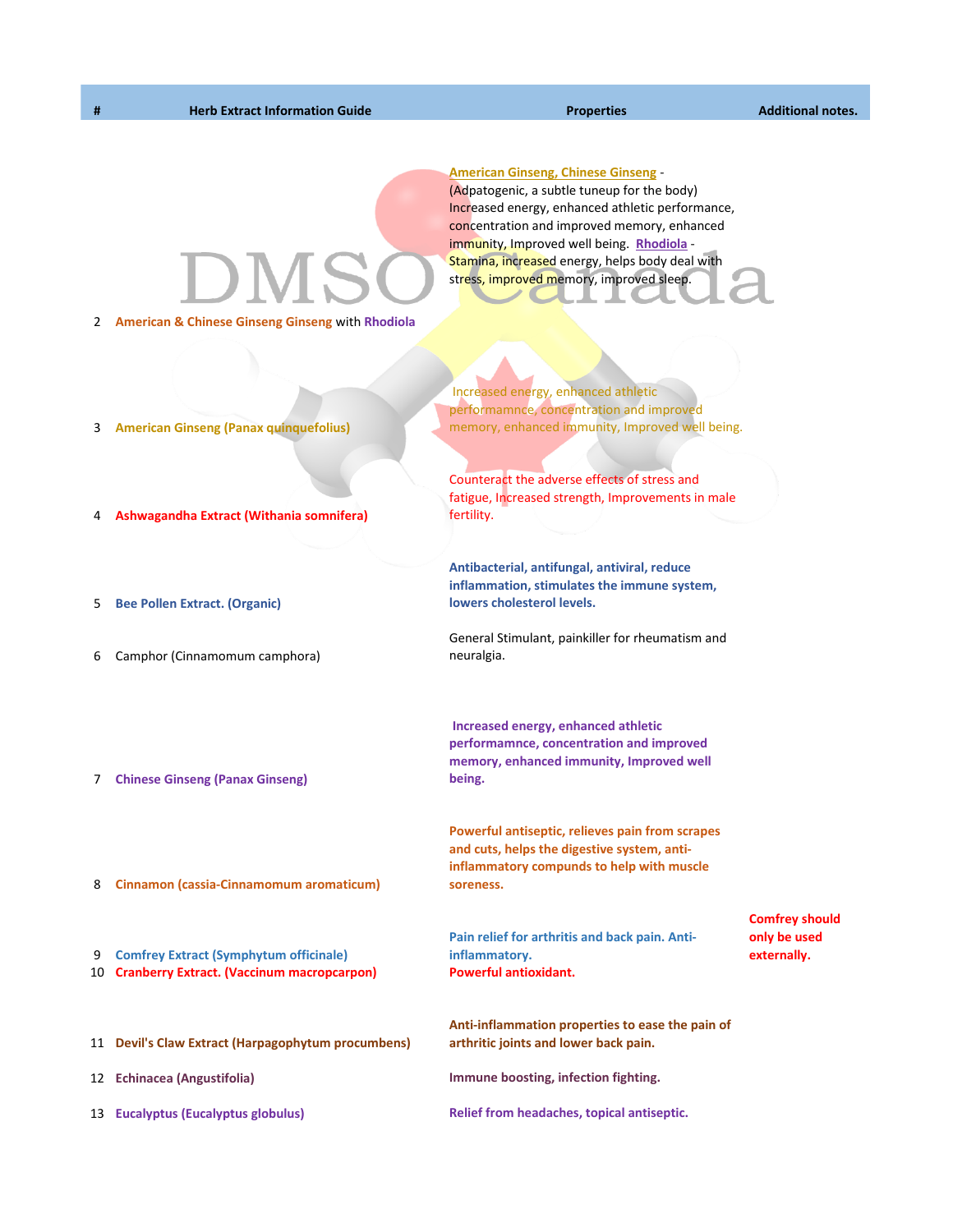14 **Frankincense oliban (Boswellia)**

**Anti-inflammatory compounds, pain relief from Rheumatoid arthritis.**

**Potent Antioxidant, Increase blood flow in the brain that helps with memory and concentration. Increased blood flow through the heart, Increased** 

**libido for both sexes. Reduces anxiety.** 

15 **Ginkgo (biloba)**

**Used to strengthen bone and muscle. Stimulates** 

- 16 **Gojiberry Extract. (Organice)**
- 17 **Horny Goat Weed Extract (Epimedium macranthum)**
- 
- 
- 1 **Kratom Extract (Green Hulu Kapuas) Increased energy and pain relief.**
- 20 **Kratom Extract (White Borneo) Increased energy and pain relief.**
- 21 **Lavender (Lavandula angustifolia( Treatment for anxiety and relaxation.**
- 22 **Lime (Citrus aurantifolia)**
- 23 **Muira Puama Extract. (Ptychopetaium olacoides)**
- 24 **Oregano (Oreganum vulgare hirtum)**
- 25 **Peppermint (Mentha piperita)**
- 26 **Rhodiola (Rosea)**
- 27 **Rosemary (Rosmarinus officinalis)**
- 28 **Scullcap Extract (Scutellaria lateriflora)**
- 29 **Sweet Orange (Citrus sinensis) Stimulant and antispasmodic.**

**tissue development and increases white blood cell count.**

**Used in traditional Chinese medice to fortify the kidney, increase memory and libido.**

18 **Hot Pepper (Oleoresin Capsicum) Pain and headache relief, increase circulation.**

19 **Kava Extract. (Piper Methysticum) Mildly tranquilizing. Headache and arthritis relief.**

- 
- 
- 
- **Helps with muscle spasms by relaxing smooth muscles.**
- **Improves memory and learning. Antioxidant. Non caffeine stimulant. Raises libido in both sexes.**
- **Painkiller. Stimulant. Stong antiseptic, antibacterial, antifungal.**
- **Poweful painkiller. Cooling, stimulant, used for nerve and joint pain. Nausea and stomach problems. Do not get in eyes.**
- **Increase physical stamina. Helps with Insominia. Improves cognitive ability. Increases energy and ability to deal with stress.**
- **Antispasmodic, helps relieve congestion, assists with cognitive function.**
- **Mild tranquilizer, helps with insomnia without causing fatigue. Anti-inflammatory properties.**
-